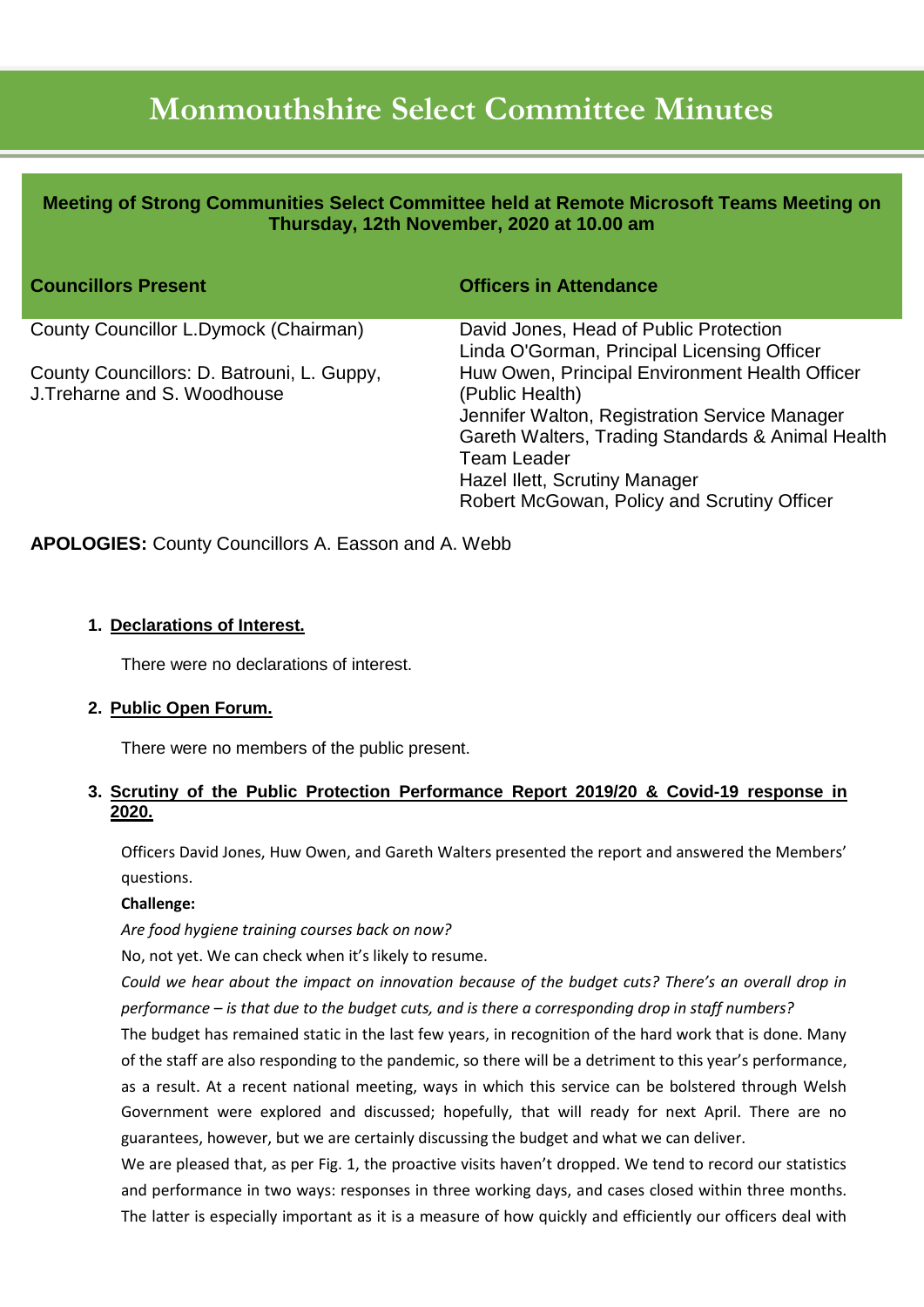

complaints. The numbers for these have gone up, so the performance of officers in dealing with complaints has improved. We are a very reactive service. The summer period is our particularly busy time in terms of complaints received, but conflicts with the time when our officers want to go on holiday – we are therefore a bit stretched during these months, limiting the amount of proactive work that we can do.

For animal welfare, we have always been consistent in responding in the  $90<sup>th</sup>$  percentiles, but last year was particularly difficult, with a variety of staff sicknesses. We lost an important member of staff the previous year, and had difficulty replacing them. Before austerity, we had five animal health officers, but now we have 2.4 FTEs. Due to having the strategic lead for Trading Standards Wales and Animal Welfare, we have some additional funding into Animal Health across Wales. Officer Walters is able to coordinate that, and the money has enabled the team to bring an experienced officer in that might have not have been attracted otherwise. Two new officers joined at the end of last year, but Covid has had a significant impact on their development and bringing them up to speed. We constantly communicate to Welsh Government the difficulties faced by animal health and welfare teams across all local authorities. Recently, even the RSPCA has had to draw back on the inspectorate side of things.

*There has been a surge of people getting pets during Covid, so the demand on the team is likely to increase. Should we include this matter in future meetings?*

Yes, we can have a conversation initially outside the meeting, and consider what needs to be done going forward. We are currently leading on a three-year project for Welsh Government concerning dog breeding, looking at the whole picture in Wales and, hopefully, introducing a new model. Alongside that, yes, there are issues around people buying pets. Only 8% of the market of puppies in Wales is from licenced breeders, which shows the significance of the matter.

*Regarding the increase of figures relating to damp/mould and fire, what can we do/are we doing to get private landlords and housing associations to properly address this problem in homes?*

In Monmouthshire, for a number of years we have set out dealing with excess cold and fire as a priority. Officers prioritise these matters when inspecting properties, and are keen to ensure their resolution. Fire Safety issues could be the non-interconnectedness of smoke detectors i.e. while many landlords have smoke detectors in the property, these might not be interconnected between ground and first floors. This would constitute a hazard, and we would require that work be done. Excess cold is a hazard with which we are particularly concerned. We are all aware of fuel poverty. We try to address inadequate provision of heating vigorously with the landlords. Damp/mould is interesting. The majority of cases where tenants complain about this, it is condensation-related. In many cases, this is down to the lifestyle habits of the tenants, rather than the landlord not providing adequate heating and ventilation to deal with condensation. Modern houses tend to be hermetically sealed, so if windows are not opened and fans aren't used, issues can arise that aren't the landlord's fault. For five or six years, landlords in Wales have had to be registered with Rent Smart Wales and have a licenced agent. This has improved landlords' knowledge about their responsibilities, and assisted us in our enforcement.

*Could the details on the graphs in 5.2.1 be elaborated?*

Category 1 hazards are considered to be more serious than Category 2, which are the same problems but to a lesser degree, and which still need addressing. Category 1 hazards are those in which the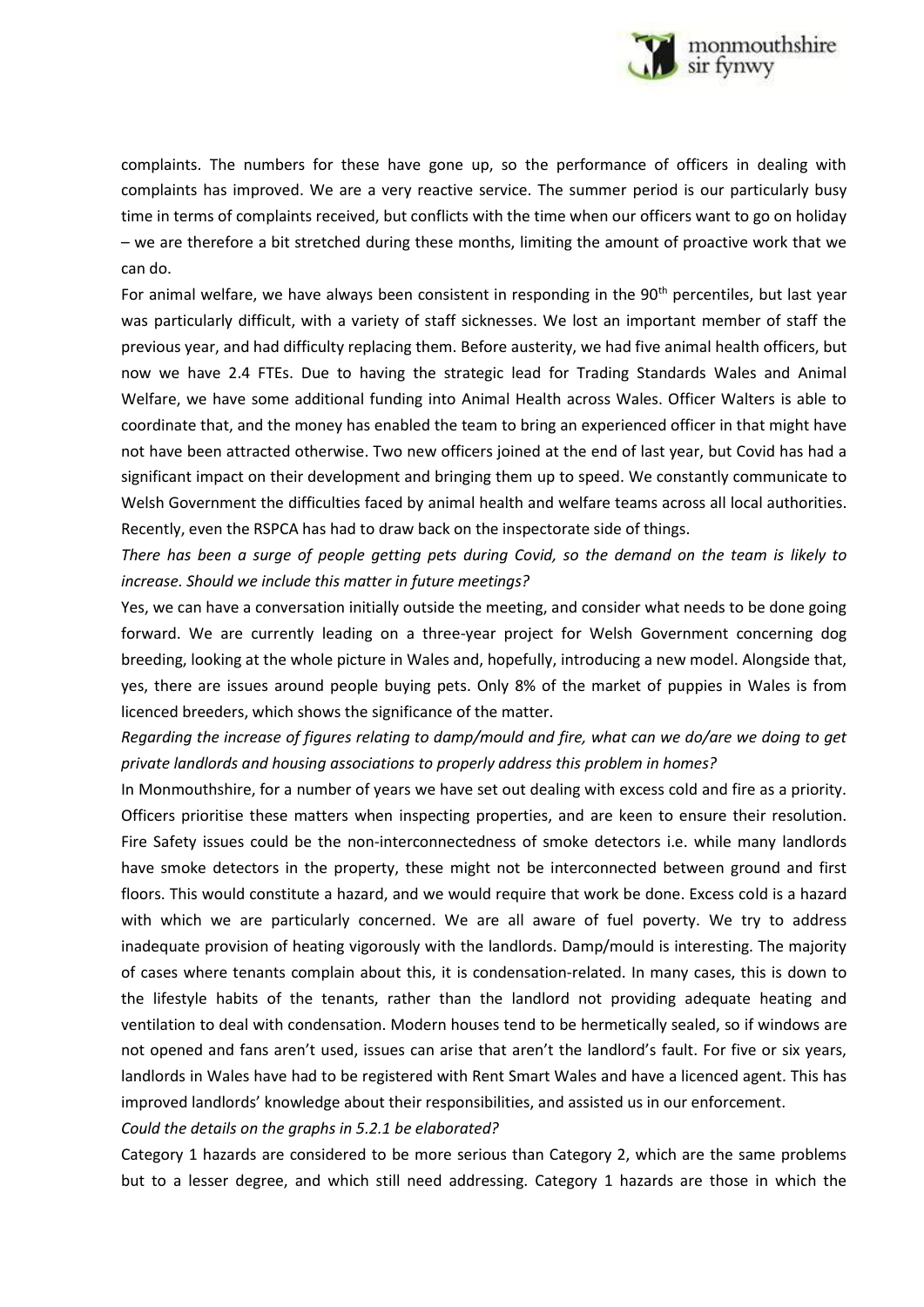

council has a duty to resolve them, whereas Category 2 are those in which we have a power to require the landlords to deal with them, if we see fit.

#### **Chair's Summary 4a:**

Councillor Batrouni praised the rigour of this report, especially its inclusion of comparative information. He noted the drop in performance and wanted to know if that was a direct result of cuts, especially regarding noise inspections and animal welfare. The officers confirmed that cuts do have an impact, but noted the two ways in which cases are categorised, and that the number of cases closed in three months have gone up. Proactive work is limited by staff holidays during the busy summer period. We heard that Trading Standards lost a long-term member of staff, who was difficult to replace, and that the number of officers is now down to 2.4. We were updated about funding. Councillor Batrouni noted the increase in purchases of pets during the pandemic, and we have agreed to set up a meeting to look into that. Cllr Guppy praised the team and their excellent work. She would like to see the food hygiene go online, and noted some housing issues, particularly mould cases. We heard that this is a priority for officers, and with the help of Rent Smart Wales, landlords' understanding of these matters has improved.

#### **b)**

Officers David Jones, Huw Owen, Linda O'Gorman and Gareth Walters presented the additional reports and answered the Members' questions.

#### **Challenge:**

#### *Are there recommendations about taxi drivers, in view of children in car seats?*

Taxis have to follow passenger seat guidelines: seatbelts, when to have booster seats, etc. The onus is on the passengers to put those in, rather than it being expected that the taxi company will provide them. We give the taxis guidance to check the seats. We can provide a copy of the requirements to members after the meeting.

#### *What will happen with Christmas and New Year's festivities?*

Yes, the run up to Christmas is a concern, with pubs re-opening post-Fire Break. In terms of the TTP evidence that we're now gathering, it is not so much licensed premises, it's a high level of compliance in our pubs and clubs. Liaising with the Police, they'll do a focussed, targeting of residential estates – the TTP issues tend to involve social interactions. Gwent Police now has some additional resourcing that will help with this. They will still go to licensed premises as they always do.

#### *What is the state of officers' morale? What support is in place for them?*

The Commercial team dealing with TTP is passionate and dedicated, working long into the night at times. They are bearing up very well, helped in large part by the connection between officers – a family spirit. It is more a case of peer support, though everyone is aware of potential support through HR. Environmental Health has very experienced officers. Sometimes they are asked why they are working so late, should they not go home, etc. They are reminded to not try to do everything, but do what they can. It has been particularly difficult for the many officers who have young children, needing to balance the extra work (and variety of work) with home schooling. Licensing is a small team, in which there has also been a bout of long-term sickness. But the officers are hardworking and quick to adapt. We've had some funding through the Covid Relief Fund, which has enabled one officer who was job-sharing to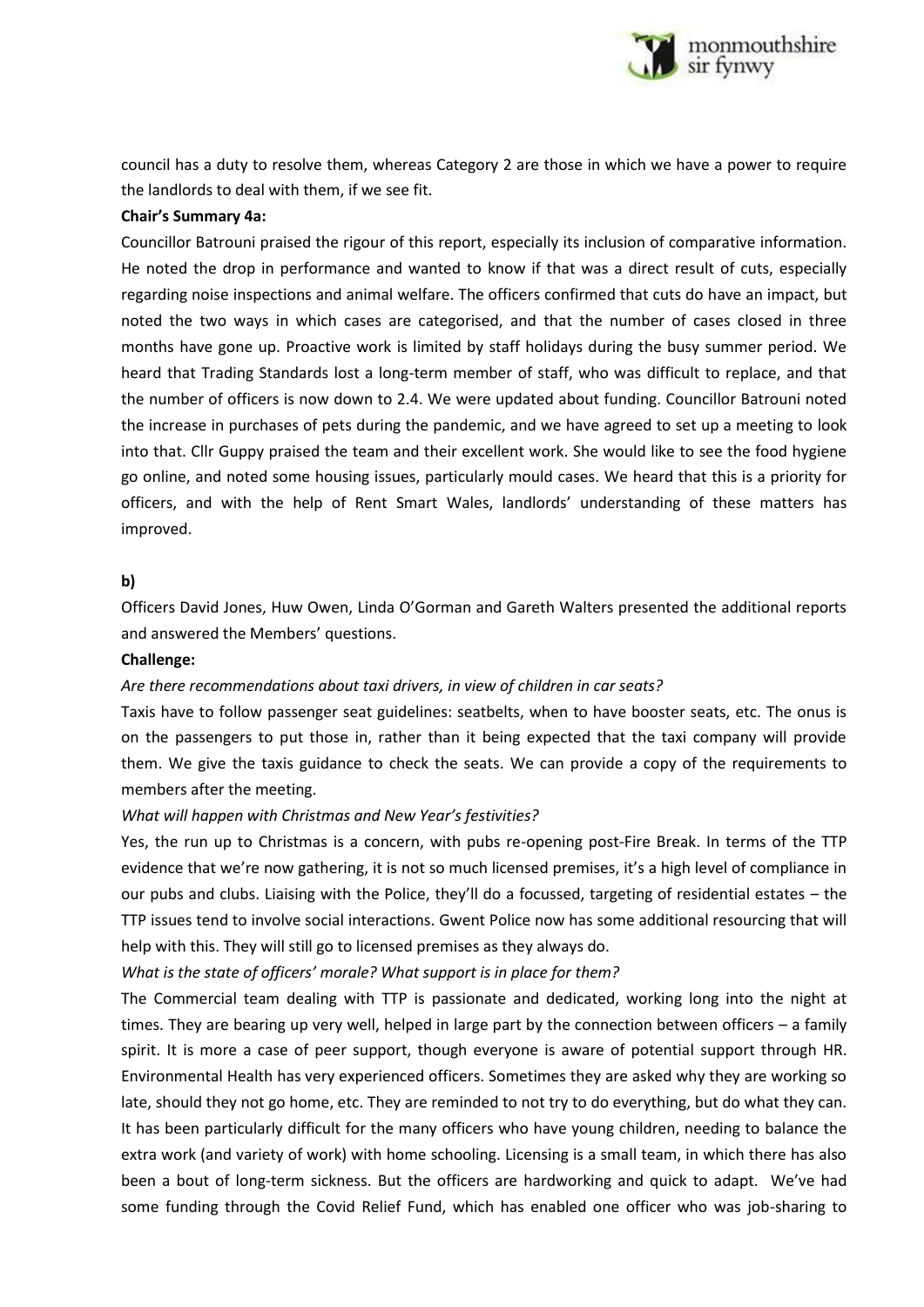

become full-time until March. This has eased things a bit. Trading Standards equally has very hard working officers, facing the same challenges, with the same dedication. They are aware of the support structure, should they need it.

#### *If there is another firebreak, who is responsible for enforcing premises not breaking the rules?*

The regulations are quite complex. We have powers relating to any licensed premises through the Health Protection Control Of Coronavirus Regulations 2020, split with Gwent Police. For pubs and clubs, we have powers with FPNs, notices, etc. We look at these regularly, and give advice relating to social distancing etc. We are not a 24/7 service, so the Police usually react initially to complaints about a particular premises after hours, as the call will come through to them. They will then liaise back with us in terms of licensing conditions. Environmental Health and Licensing tend to deal with things. For the people issue, there will be a particular focus on clamping down on social interactions, which is Gwent Police's purview – we have no powers relating to domestic property.

*Are levels of compliance/non-compliance recorded? Are we able to see the figures?*

We provided the information for Adults Select in September – we do a three-weekly update for Welsh Government. We can circulate that report and all of the figures separately. 4 improvement notices and 2 fixed penalties have been served for pubs. Our pubs and restaurants have been highly compliant. We try to work by advice rather than enforcement, though we do have that arm. Assisting with the organisation of specific events, and the interpretation of legislation, has been very time-consuming. The numbers are therefore a crude summation of the work that has taken place.

*When premises have extended into outside spaces, who is responsible for social distancing in them?* It is the responsibility of the business. We were proactive in informing them when outside chairs and tables were first set up. The law relating to open drinks containers was relaxed to allow for more free movement between premises and their outdoor spaces. There is also the Highways element, in terms of the pavement licence. We request that venues demarcate their area clearly, in instances of a shared outdoor space. Depending on the particular case though, it is possible for an outside matter to develop into a street one, and therefore become the Police's concern. But the relevant venue would still have a duty to guide its patrons safely home when they leave, and not to mingle with others on the street.

#### **Chair's Summary 4b:**

Councillor Guppy expressed concerns about Christmas and New Year festivities, and the requisite additional resources. Officers confirmed that Gwen Police has additional resources, and will focus more on residential premises than licensed ones, though they will visit the latter with our officers. Councillor Guppy was also concerned about child seats in taxis – it was confirmed that the drivers should follow normal guidance, but the responsibility rests with the parent to bring a car seat. Councillor Treharne praised the report and officers, and expressed concern for the officers' morale. We heard that the teams' passion is very clear. Officers have worked long hours but they have supported each other, and there is further support available if needed. Councillor Batrouni asked whose responsibility it is to enforce the rules in the event of a future firebreak; officers advised that regulation dictates a split between Gwent Police and the council. The Councillor also asked about recording this data: there is a three-weekly report that has now been shared with members during this meeting. Councillor Treharne asked whose responsibility it is to ensure that social distancing be maintained in outside spaces of premises: this is the responsibility of the business.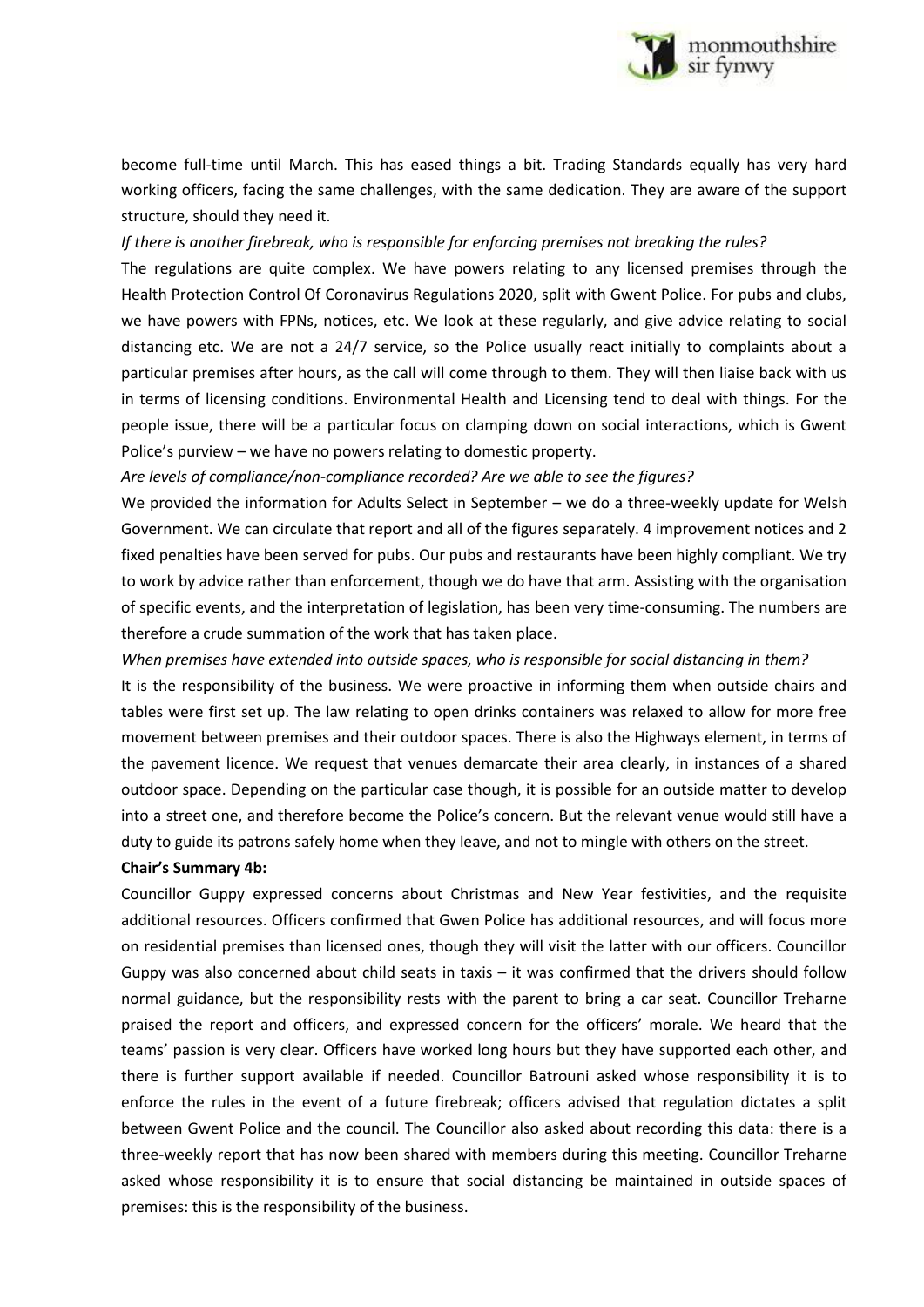

# **4. Scrutiny of the Registration Service Performance Report 2019/20 and Covid-19 response in 2020.**

Officer Jennifer Walton presented the report.

# **Challenge:**

## *When will birth registrations take place again in libraries?*

In March, we stooped library registrations and brought everything back into the Usk office. This has mainly been because it's easier for us to control the environment when we are in one building, and gives us greater resilience in case of staff sickness. We have been out for some exceptions, e.g. to Nevill Hall, but there isn't an immediate plan to go back to outstations. If there were a difficulty and we needed to go to an outstation, we would of course do that. We would like to get further through the pandemic before returning to a regular pattern of attending all of the outstations.

*Do we anticipate an influx of work for your team going forward, given the number of weddings that have been postponed?*

We have a very high number of bookings for next year. They have been made in such a way that we can manage them with the team we have. We are cautious because lots of people are starting to make alternative plans, so it's difficult to see what the bigger picture will be next summer. If, in the New Year, restrictions start to lift, many of the ceremonies will go ahead, but if there is still a limit of 15 people at the reception, many will not want to go ahead with bookings. **Chair's Summary:**

# We discussed the possibility of moving registrations back to libraries, to be more flexible for residents. The normal procedure has not resumed, as a means to protect staff and cover sicknesses, but the team has visited Nevill Hall in special circumstances. If there is greater freedom from the pandemic, the team will look to resume normal services.

## **5. To confirm the following minutes:**

# **6. Strong Communities Select Committee dated 17th September 2020.**

The minutes were confirmed as a true record.

# **7. Special Meeting - Strong Communities Select Committee dated 28th September 2020.**

The minutes were confirmed as a true record.

## **8. Strong Communities Select Committee Forward Work Programme.**

The next meeting on 17<sup>th</sup> December will look at the Strategic Equality Action Plan and Public Toilets works. There will be a special meeting mid-January to consider the Poverty Action Plan.

## **9. Cabinet & Council Forward Work Programme.**

## **10. Next Meeting: Thursday 17th December 2020 at 10.00am.**